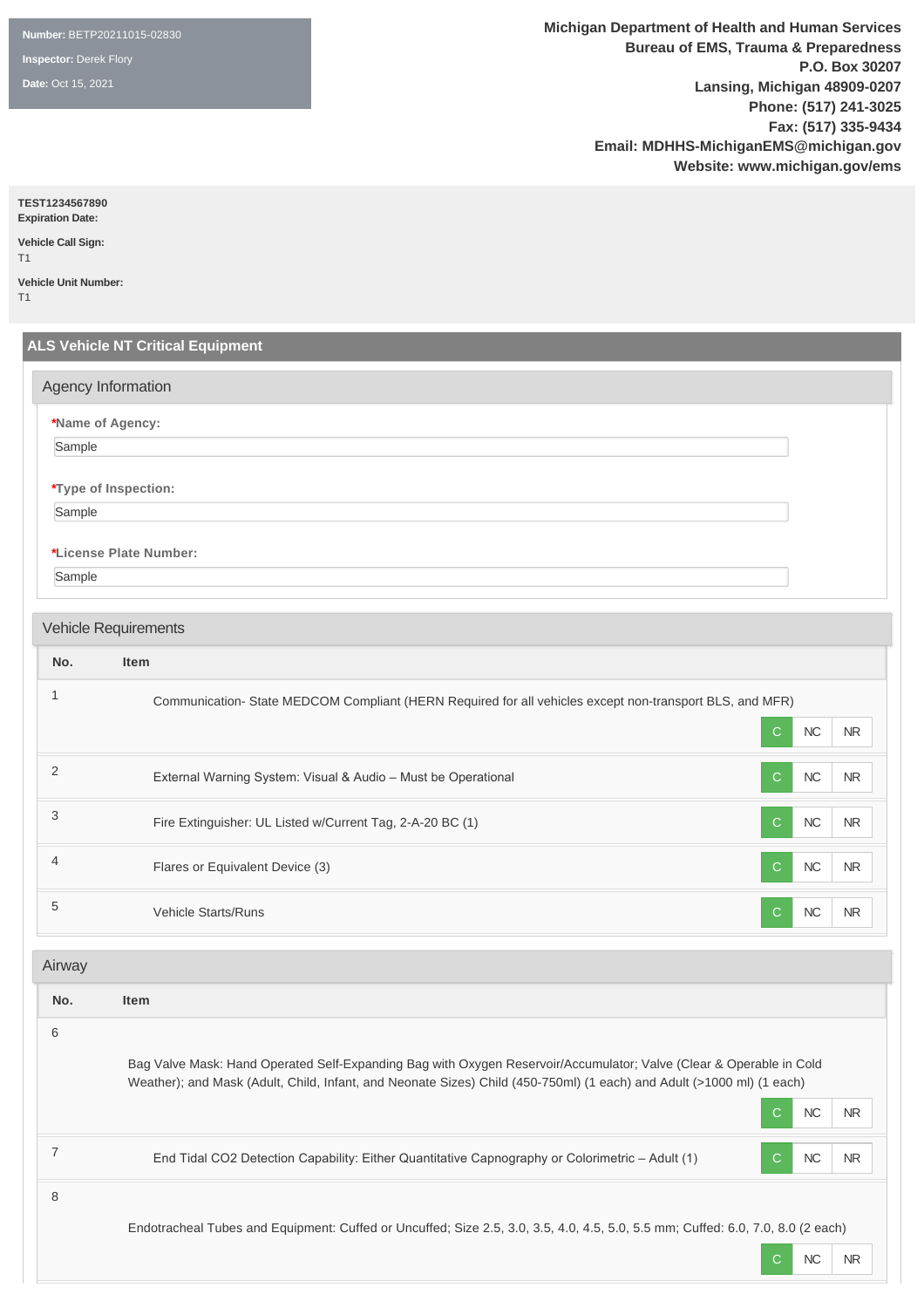| 9   | Laryngoscope Blades: Curved: Sizes 2, 3, or 4 (2); Straight: Sizes 0, 1, 2, 3, or 4 (4) (1 each)                                                                                                              | $\mathsf{C}$<br>NC<br><b>NR</b>         |
|-----|---------------------------------------------------------------------------------------------------------------------------------------------------------------------------------------------------------------|-----------------------------------------|
| 10  | Laryngoscope Bulb, Batteries, and Handle (1 set)                                                                                                                                                              | ${\sf NC}$<br><b>NR</b><br>C.           |
| 11  | Laryngoscope Handle (1) (Spare)                                                                                                                                                                               | NC<br><b>NR</b><br>C.                   |
| 12  | Magill Forceps: Adult & Pediatric (1 each)                                                                                                                                                                    | $\sf NC$<br>$\mathsf{C}$<br><b>NR</b>   |
| 13  | Nasal Cannulas: Adult and Pediatric (1 each)                                                                                                                                                                  | $NC$<br><b>NR</b><br>C                  |
| 14  | Nasopharyngeal Airways: 1 Size between 16-24 fr and 1 Size between 26-34 fr                                                                                                                                   | NC<br><b>NR</b><br>C.                   |
| 15  | Non-Rebreather Masks: Adult, Child, and Infant (1 each)                                                                                                                                                       | ${\sf NC}$<br>$\mathsf{C}$<br><b>NR</b> |
| 16  | Oropharyngeal Airway: 0-1, 2-3, 4-5 (1 each)                                                                                                                                                                  | $NC$<br><b>NR</b><br>C.                 |
| 17  | Oxygen Portable with Regulator Capable of 15 lpm, and Supplies                                                                                                                                                | $\mathsf{C}$<br>NC<br><b>NR</b>         |
| 18  | Pulse Oximeter with Pediatric & Adult Capability (1)                                                                                                                                                          | $NC$<br>$\sf NR$<br>C.                  |
| 19  | Stylettes for Endotracheal Tubes: Adult and Pediatric (1 each)                                                                                                                                                | NC<br>C.<br>NR.                         |
| 20  | Suction Portable (Can be manually powered)                                                                                                                                                                    | NC<br><b>NR</b><br>C.                   |
| 21  | Suction Tubing: Wide-Bore Tubing, Rigid Pharyngeal Curved Suction Tip and Tonsil and Flexible Suction Catheters 6F-16F (1<br>between 6F-10F and 1 between 12F-16F). 1 set for each mechanical suction device. | ${\sf NC}$<br>$\mathsf{C}$<br><b>NR</b> |
| 22  | Supraglottic (Combitube, King, I-Gel) (1 of Each Adult Size Required)                                                                                                                                         | NC<br>NR.<br>C.                         |
| 23  | Tube Holder (1)                                                                                                                                                                                               | <b>NC</b><br><b>NR</b><br>C.            |
|     | Trauma - Bandaging                                                                                                                                                                                            |                                         |
| No. | <b>Item</b>                                                                                                                                                                                                   |                                         |
| 24  | Arterial Tourniquet (commercial) (1)                                                                                                                                                                          | NC<br><b>NR</b><br>C.                   |
| 25  | Bandages - Triangular (4)                                                                                                                                                                                     | $NC$<br>C.<br>NR                        |
| 26  | Band-Aids (assortment)                                                                                                                                                                                        | $NC$<br><b>NR</b><br>C                  |
| 27  | Burn Sheets - Sterile (2)                                                                                                                                                                                     | $\sf NC$<br>C<br>NR.                    |
| 28  | Dressing: Large Sterile Trauma (1)                                                                                                                                                                            | NC<br>C.<br>NR                          |
| 29  | Dressing - Occlusive: Sterile (aluminum foil, saturated gauze, etc.) (1)                                                                                                                                      | $NC$<br>$\mathsf{C}$<br><b>NR</b>       |
| 30  |                                                                                                                                                                                                               |                                         |
|     | Gauze Bandages: Rolled (6)                                                                                                                                                                                    | $NC$<br><b>NR</b><br>C                  |
| 31  | Gauze Pads - 4" x 4" Sterile (12)                                                                                                                                                                             | NC<br><b>NR</b><br>C.                   |
| 32  | Scissors - Bandage/Trauma (1 pair)                                                                                                                                                                            | $\sf NC$<br><b>NR</b><br>C              |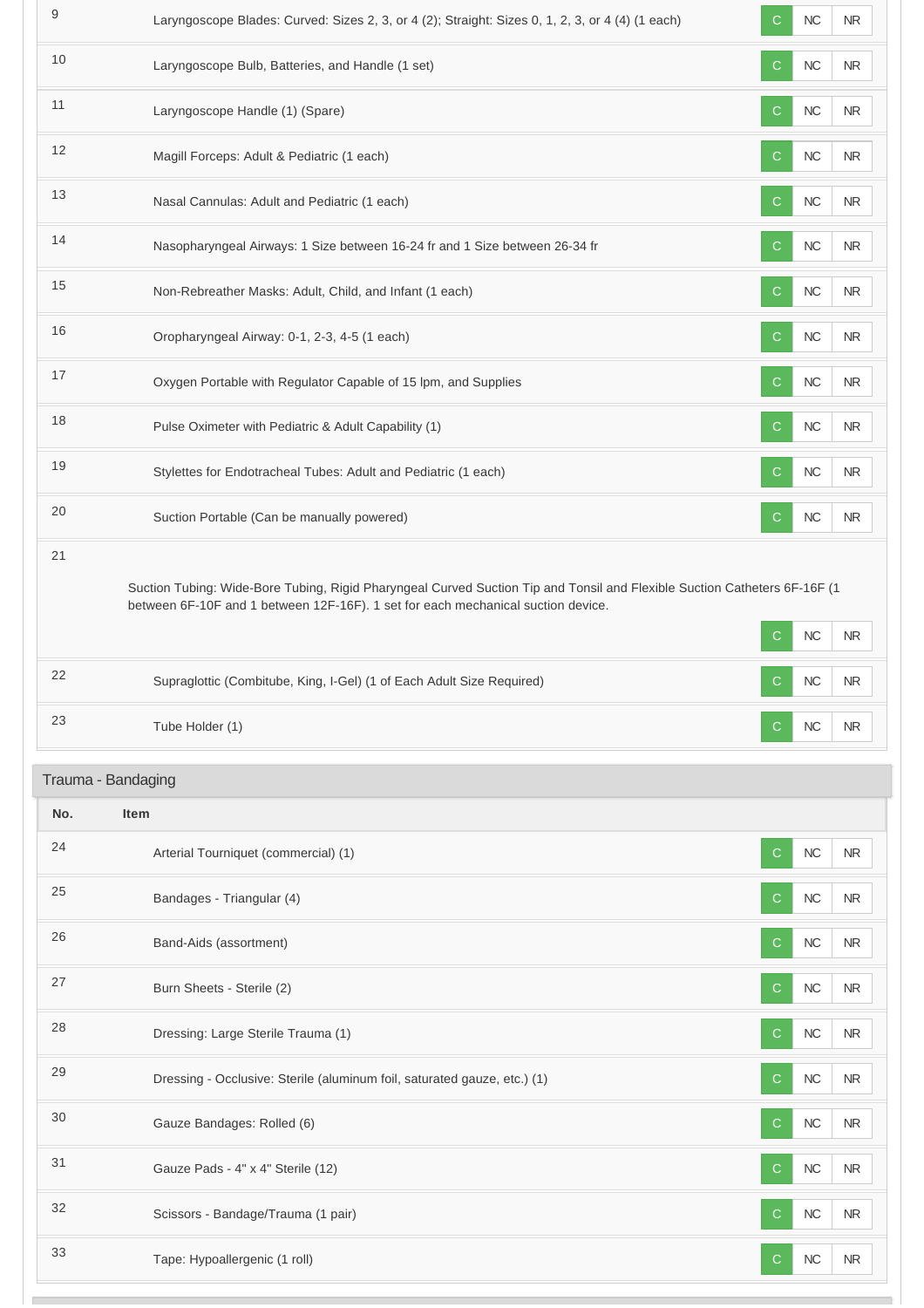| Trauma - Splinting |                                                                                         |                                         |
|--------------------|-----------------------------------------------------------------------------------------|-----------------------------------------|
| No.                | Item                                                                                    |                                         |
| 34                 | Cervical Immobilizers: Infant, Child, Adult (2 each)                                    | NC<br><b>NR</b><br>C.                   |
| 35                 | Head Immobilization Device (1) - Firm Padding or Commercial Device                      | NC<br><b>NR</b><br>C                    |
| 36                 | Long Spine Immobilization Device (1) - Rigid Support                                    | <b>NC</b><br><b>NR</b><br>$\mathcal{C}$ |
| 37                 | Short Spine Immobilization Device (1) - Rigid Support                                   | <b>NC</b><br>C.<br><b>NR</b>            |
| 38                 | Rigid Splints - Short, Medium, and Long (Long must be at least 36 Inches each) (2 each) | NC<br><b>NR</b><br>C.                   |
| 39                 | Traction Splinting Device (1)                                                           | NC<br><b>NR</b>                         |

# IV Requirements

| No.                                                                                    | Item                                                                                              |              |            |           |
|----------------------------------------------------------------------------------------|---------------------------------------------------------------------------------------------------|--------------|------------|-----------|
| 40                                                                                     | 14 Gauge Needle at Least Three Inches or Commercial Device for Pleural Decompression              | $\mathsf{C}$ | NC         | <b>NR</b> |
| 41                                                                                     | Alcohol Wipes (12)                                                                                | $\mathsf{C}$ | $NC$       | <b>NR</b> |
| 42                                                                                     | Extension Set (2)                                                                                 | $\mathsf{C}$ | NC         | <b>NR</b> |
| 43                                                                                     | <b>Filter Needles</b>                                                                             | $\mathsf{C}$ | NC         | <b>NR</b> |
| 44                                                                                     | IM Needles - Sizes Suitable for Pediatric and Adult Patients                                      | C            | NC         | <b>NR</b> |
| 45                                                                                     | IO Supplies: Adult and Pediatric (1 each)                                                         | C.           | $NC$       | $\sf NR$  |
| 46                                                                                     | IV Solution and Supplies Secured                                                                  | $\mathsf{C}$ | NC         | <b>NR</b> |
| 47                                                                                     | IV Administration Set: Macro Drip (4)                                                             | $\mathsf{C}$ | $NC$       | <b>NR</b> |
| 48                                                                                     | IV Catheters - Size 24-18 Gauge (Range of 4 Sizes with at least 1 Smaller than 20 Gauge) (4 each) | $\mathbf C$  | NC         | NR.       |
| 49                                                                                     | IV Fluids: 3 Liters of Crystalloid Solution                                                       | $\mathbf C$  | ${\sf NC}$ | $\sf NR$  |
| *IV Fluids Filled by:<br>Hospital<br>C Wholesale<br>G<br>*Hospital or Wholesaler Name: |                                                                                                   |              |            |           |
| Sample<br>Yes<br>c                                                                     | *If Obtained through Wholesaler - Tracking Log?<br>C Not Wholesale<br>$\cap$ No                   |              |            |           |
| Sample                                                                                 | *First Expiration Date of Fluids:                                                                 |              |            |           |
| 50                                                                                     | Needles - Various Sizes                                                                           | $\mathbf C$  | ${\sf NC}$ | NR        |
| 51                                                                                     | Tourniquets (2)                                                                                   | C.           | ${\sf NC}$ | NR        |

| <b>Drug Package</b> |  |
|---------------------|--|
|                     |  |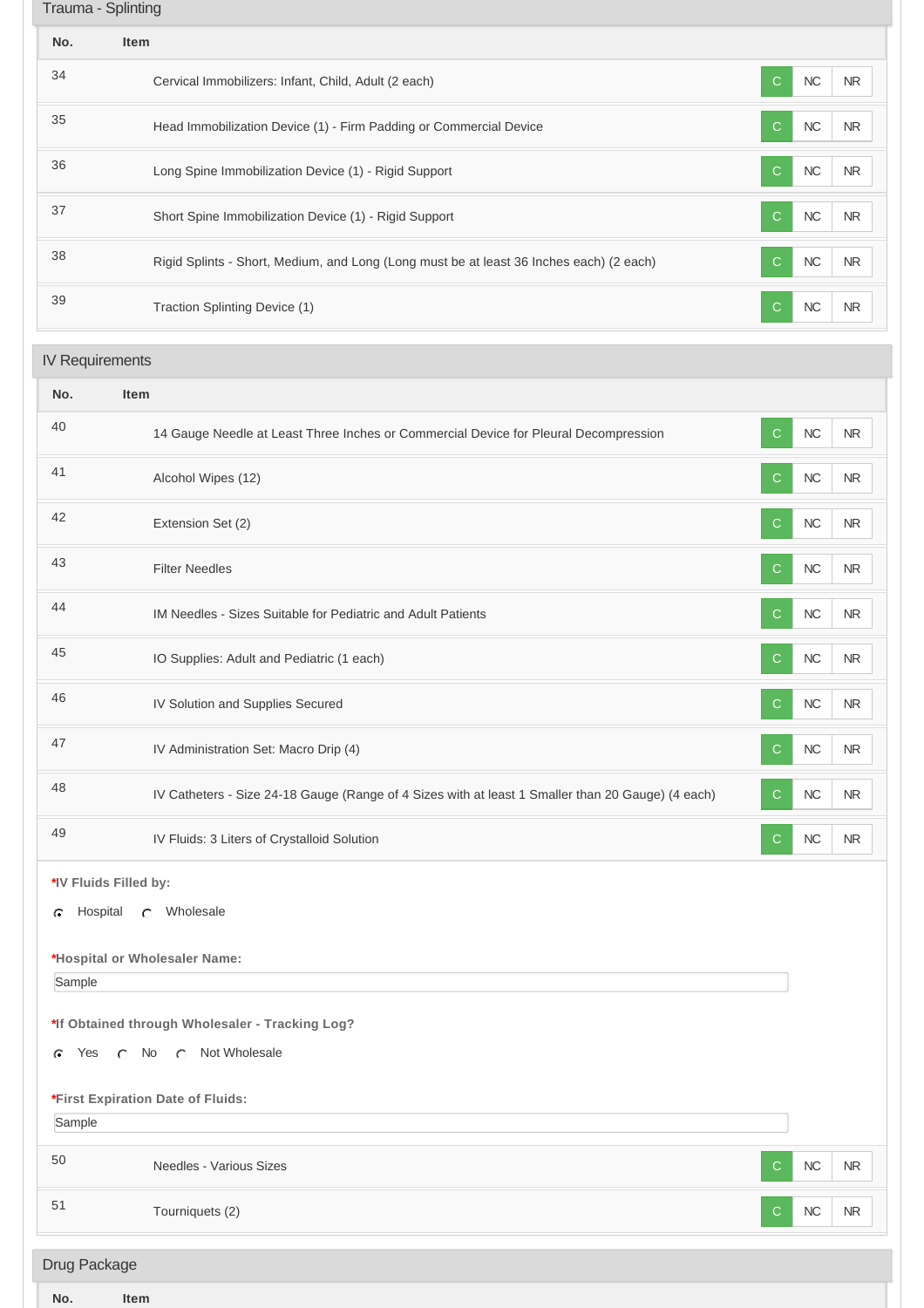| 52                          | Atomizer (1)                                                                                                           | C            | NC         | <b>NR</b>  |
|-----------------------------|------------------------------------------------------------------------------------------------------------------------|--------------|------------|------------|
| 53                          | Drug Package in Climate Controlled Area                                                                                | C            | NC         | <b>NR</b>  |
| 54                          | Drug Package Locked and Secured                                                                                        | C            | <b>NC</b>  | NR         |
| 55                          | Drug Package: Proof of Acquisition for additional Non-Sealed Medication through Hospital Pharmacy                      | C            | NC         | <b>NR</b>  |
| 56                          | Drug Package Sealed                                                                                                    | $\mathsf{C}$ | NC         | <b>NR</b>  |
| *Hospital Filled By:        |                                                                                                                        |              |            |            |
| Sample                      |                                                                                                                        |              |            |            |
| *Date Filled:               |                                                                                                                        |              |            |            |
| Sample                      |                                                                                                                        |              |            |            |
|                             |                                                                                                                        |              |            |            |
| *Expiration Date:<br>Sample |                                                                                                                        |              |            |            |
|                             |                                                                                                                        |              |            |            |
| 57                          | Drug Package that is not Expired                                                                                       | C            | <b>NC</b>  | ${\sf NR}$ |
| 58                          | MI-MEDIC Cards and Length Based Pediatric Dosing Tape                                                                  | C            | NC         | <b>NR</b>  |
| 59                          | Nebulizer (1)                                                                                                          | C            | NC         | NR         |
| 60                          | Syringes (1, 3, 5, 10, and 20 ML) - Multiple of each size                                                              | $\mathsf{C}$ | <b>NC</b>  | <b>NR</b>  |
|                             | Cardiac Monitor/Defibrillator                                                                                          |              |            |            |
|                             |                                                                                                                        |              |            |            |
| No.                         | Item                                                                                                                   |              |            |            |
| 61                          | 12 Lead EKG                                                                                                            | С            | NC         | <b>NR</b>  |
| 62                          | Cardiac Monitor that is Portable, Battery Operated and Operational. Includes Patient Cable, Electrodes, and ECG Paper. |              |            |            |
|                             |                                                                                                                        | $\mathsf{C}$ | ${\sf NC}$ | ${\sf NR}$ |
| *Type:                      |                                                                                                                        |              |            |            |
| Sample                      |                                                                                                                        |              |            |            |
|                             |                                                                                                                        |              |            |            |
| *Serial Number:             |                                                                                                                        |              |            |            |
| Sample                      |                                                                                                                        |              |            |            |
| 63                          | Defibrillation Pads (2 sets)                                                                                           | С            | NC         | NR.        |
| 64                          | Means to Defibrillate Pediatric and Adult Patients. Per AHA adult pads can be used for pediatric patients.             | C.           | <b>NC</b>  | <b>NR</b>  |
| 65                          | Transcutaneous Cardiac Pacemaker that includes Pediatric Capability (may integrate with Monitor/Defibrillator) (2)     |              |            |            |
|                             |                                                                                                                        | C            | NC         | NR.        |
|                             |                                                                                                                        |              |            |            |
|                             | Miscellaneous - PPE & Other                                                                                            |              |            |            |
| No.                         | Item                                                                                                                   |              |            |            |
|                             |                                                                                                                        |              |            |            |
| 66                          | Alcohol-Based Hand Cleanser (Towlette, Spray, or Liquid) (1)                                                           | C            | <b>NC</b>  | <b>NR</b>  |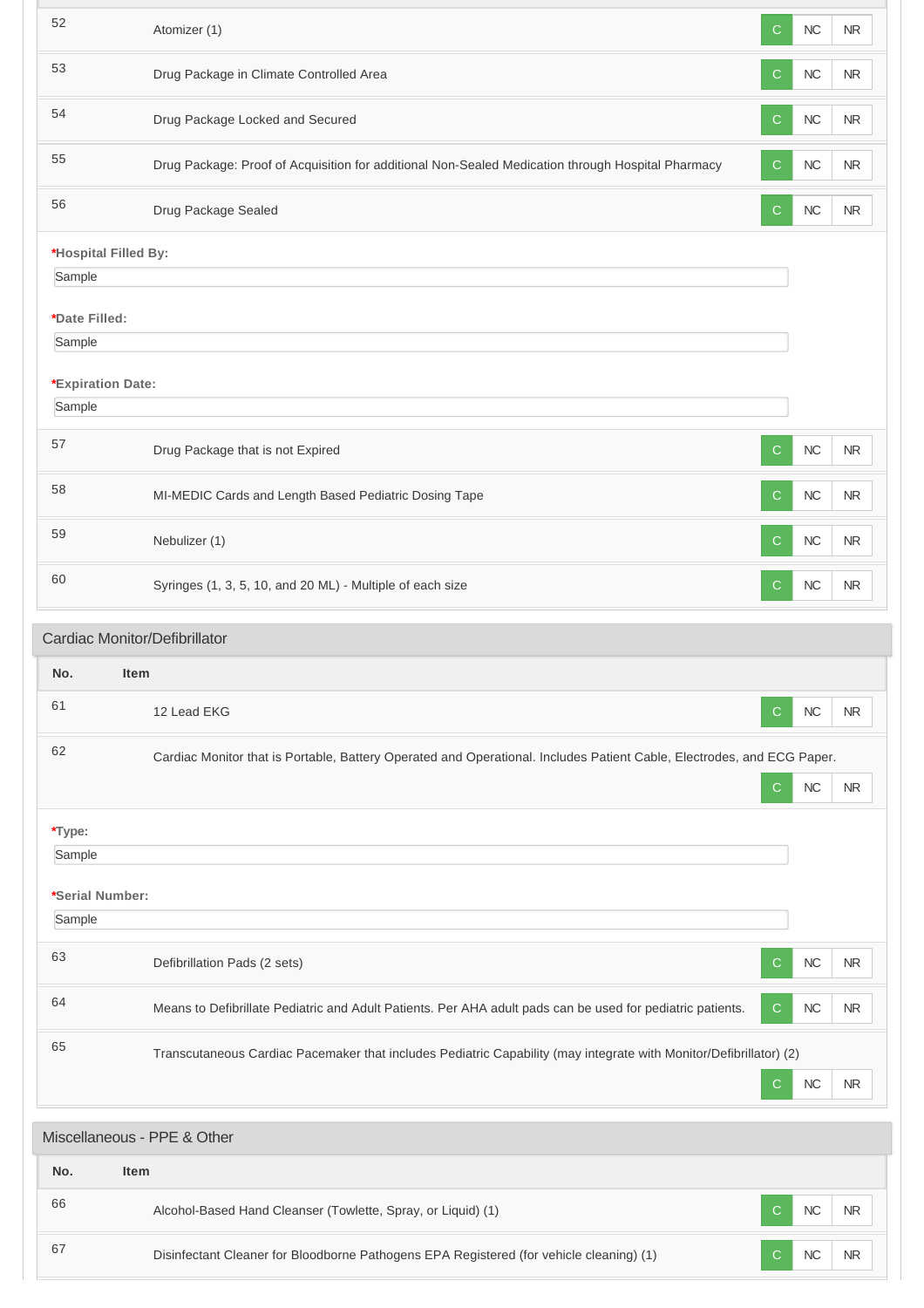| 68  | Documentation Tools (Pens, Tablet, Run Forms)                                                                                                           | C            | NC         | <b>NR</b>  |
|-----|---------------------------------------------------------------------------------------------------------------------------------------------------------|--------------|------------|------------|
| 69  | Flashlight (1)                                                                                                                                          | $\mathsf{C}$ | $NC$       | <b>NR</b>  |
| 70  | Gloves Non-Latex (1 Box or Pouch of Each Size)                                                                                                          | C            | <b>NC</b>  | NR         |
| 71  | HEPA Respirator or N-95 Masks (One for each crew member)                                                                                                | <sub>C</sub> | NC         | <b>NR</b>  |
| 72  | Personal Protection Equipment: Impervious Gown, Eye Protection (Full Peripheral Glasses, Goggles, or Face Shield), and Mask<br>(One for each caregiver) | C            | $NC$       | NR         |
| 73  | Reflective Safety Wear for each Crewmember                                                                                                              | <sub>C</sub> | NC         | NR.        |
| 74  | Sharps Container (Portable) (1)                                                                                                                         | C            | NC         | <b>NR</b>  |
|     | Miscellaneous - Patient                                                                                                                                 |              |            |            |
| No. | Item                                                                                                                                                    |              |            |            |
| 75  | Blankets (2) with 1 being a Thermal Absorbent Blanket, or Appropriate Heat-Reflective Material (adult size)                                             | $\mathsf{C}$ | NC         | NR         |
| 76  | Blood Pressure Cuff and Sphygmomanometer : Infant, Child, Adult, and Large Adult (1 each)                                                               | C            | NC         | NR.        |
| 77  | Bottled Sterile Water or Bottled Normal Saline 0.9% (NS) (1 liter)                                                                                      | C            | $NC$       | <b>NR</b>  |
| 78  | Cold Packs (2)                                                                                                                                          | C            | NC         | NR.        |
| 79  | Emesis Container (1)                                                                                                                                    | $\mathsf{C}$ | <b>NC</b>  | <b>NR</b>  |
| 80  | Glucometer or Blood Glucose Measuring Device with Reagent Strips                                                                                        | C            | $NC$       | <b>NR</b>  |
| 81  | Heat Packs (2)                                                                                                                                          | C            | $NC$       | <b>NR</b>  |
| 82  | Infant Thermal Cap (1)                                                                                                                                  | $\mathbf C$  | $NC$       | <b>NR</b>  |
| 83  | OB Kit: Sterile Contents (1) - (4 x 4 Dressing, Sterile Scissors or other Cutting Utensil, Bulb Suction, Clamps for Cord, Sterile<br>Gloves, Blanket)   | C            | $NC$       | <b>NR</b>  |
| 84  | Oral Glucose Solution (1)                                                                                                                               | <sub>C</sub> | NC         | NR         |
| 85  | Soft Restraints (May be cravats) (4)                                                                                                                    | C            | $NC$       | <b>NR</b>  |
| 86  | Stethoscope (1)                                                                                                                                         | <sub>C</sub> | $NC$       | <b>NR</b>  |
| 87  | Thermometer with Low Temperature Capability down to 86 Degrees (i.e. hypothermia) (1)                                                                   | C            | $NC$       | <b>NR</b>  |
| 88  | Towels (Adequate size for padding) (2)                                                                                                                  | $\mathsf{C}$ | ${\sf NC}$ | ${\sf NR}$ |
|     | Miscellaneous - Other Health & Safety Concerns                                                                                                          |              |            |            |

**Other Health and Safety Concerns:**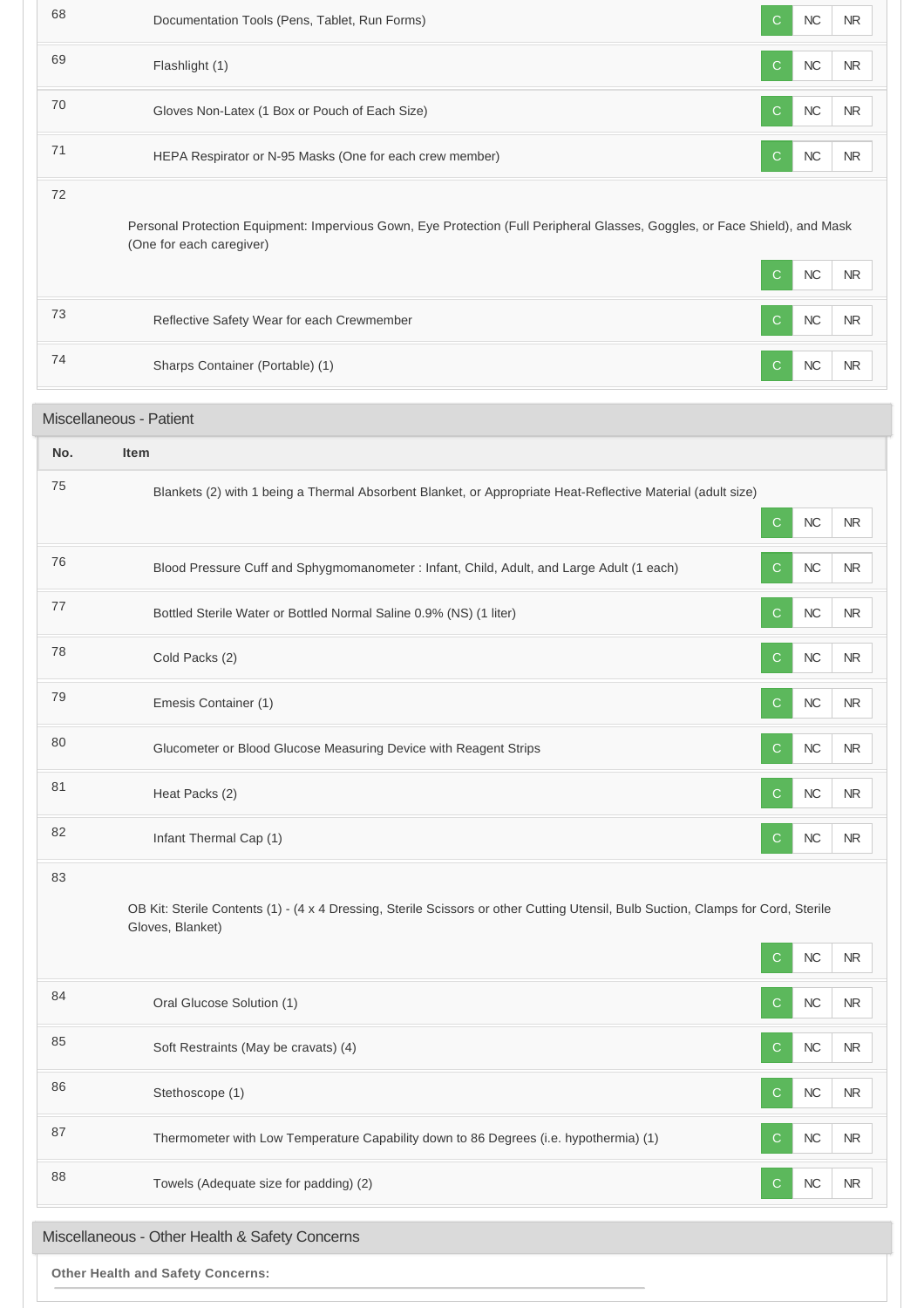| <b>MCA Approved Critical Equipment</b><br>No.<br>Item      |                                        |
|------------------------------------------------------------|----------------------------------------|
|                                                            |                                        |
|                                                            |                                        |
| 89<br>CPAP/BIPAP (1)                                       | ${\sf NC}$<br>$\mathbf C$<br><b>NR</b> |
| 90<br>Gum Elastic Bougie (1)                               | $\sf NC$<br>$\mathbf C$<br><b>NR</b>   |
| 91<br>Hemostatic Agent, FDA and MCA Approved (1)           | $\mathbf C$<br>$NC$<br><b>NR</b>       |
| 92<br>Impedance Threshold Device (1)                       | $\mathbf C$<br>$\sf NC$<br><b>NR</b>   |
| 93<br>Pelvic Binder (Commercially Approved FDA Device) (1) | $\sf NC$<br>$\mathsf{C}$<br><b>NR</b>  |
| 94<br>Trachea Hook (1)                                     | $NC$<br>$\mathsf{C}$<br><b>NR</b>      |

## **Instructions and Signature**

## Inspections Instructions

The findings from this inspection will be submitted to the Michigan Department of Health and Human Services (MDHHS) to determine compliance with requirements for licensure. This inspection form does not indicate licensure status. The MDHHS upon determination of compliance with applicable statutory and regulatory requirements and standards, will issue the license in accordance with Part 209 of the Public Health Code (PA368 of 1978), as amended.

Items on this inspection form checked "NC" indicates that the item was not clean, was missing, or non-functional at the time of this inspection, causing MDHHS to consider each applicable vehicle to be in violation of Part 209 of the Public Health Code (PA 368 of 1978), as amended. Non-sterile items must be clean and functional. Sterile items must be intact in their package, usable, integrity of package must not be compromised, and must not be expired.

## **Instructions for Required Corrections**

## **Non-Compliant (NC)**

- If MDHHS makes the determination that a vehicle is non-compliant with equipment items, the agency has 24 hours to bring the vehicle into compliance. If the life support vehicle is not brought into compliance within that time period, the vehicle will be taken out of service. The life support agency shall demonstrate to the department, in writing, when the vehicle has been brought into compliance. A re-inspection may occur after the vehicle corrections are made within 15 days of notification.
- If a life support vehicle remains out of compliance for more than 15 calendar days from the date of inspection, then the vehicle license shall be automatically revoked.

### **Other Licensure Issues**

- MDHHS may order a life support vehicle out of immediate service if it determines that the health, safety, and welfare of a patient may be in jeopardy due to non-compliance with equipment items, defective and non-functional equipment, or other applicable reasons. A notice of such action shall be issued to the life support agency by MDHHS based upon the deficiencies identified in the inspection report.
- A life support agency may immediately address potential violations during the inspection. The inspection report will reflect the action taken and MDHHS will consider that the indicator was met.

## **Documentation of completed corrections may be faxed or emailed to MDHHS**

**Email: FloryD@michigan.gov**

**Fax: 517-335-9434**

Attestaion and Signature

I, the undersigned representative of the above service, acknowledge receipt of a copy of this inspection report, supplemental notes and corrective action statement (if applicable). I am aware of the deficiencies listed (if any) and understand that failure to correct the deficiencies within the established time frames will subject the service to administrative action and penalties as outlined in Sections